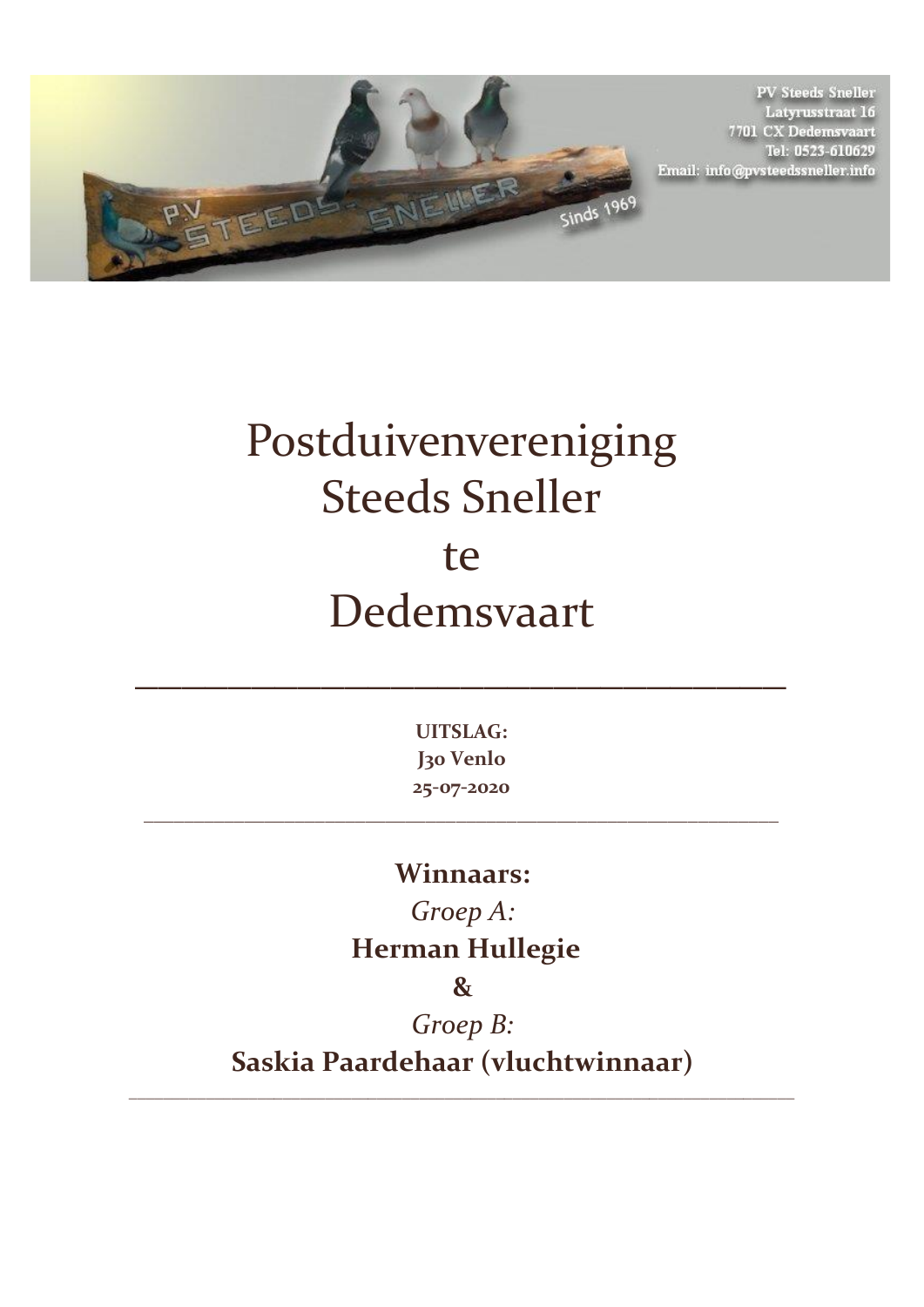| 401-PV STEEDS SNELLER, vluchtverloop: J30-VENLO, za 25-jul-2020 07:00 uur , duiven: 417, deelnemers: 21 |                   |    |            |                                               |  |                                    |       |             |                |  |
|---------------------------------------------------------------------------------------------------------|-------------------|----|------------|-----------------------------------------------|--|------------------------------------|-------|-------------|----------------|--|
| NO NAAM                                                                                                 | <b>WOONPLAATS</b> |    | AD AFSTAND |                                               |  | JR-RINGNR GT D-ZUIV-TYD            | M/MIN | PUNTC Z NOZ |                |  |
|                                                                                                         |                   |    |            |                                               |  |                                    |       |             |                |  |
|                                                                                                         |                   |    |            |                                               |  |                                    |       |             |                |  |
| 1 SASKIA PAARDEHAAR                                                                                     | SLAGHAREN         |    |            | 12 140237 0-7020567 M 10 2-08:24:09 1666,517  |  |                                    |       | 1000,0 B    | 1              |  |
| 2 HERMAN HULLEGIE                                                                                       | DEDEMSVAART       | 30 | 136448     |                                               |  | 0-1069607 M 14 2-08:21:55 1665,651 |       | 993,5 A     | 1              |  |
| 3 BENNIE GRAS                                                                                           | DEDEMSVAART       | 30 | 135883     |                                               |  | 0-1069548 M 19 2-08:22:33 1646,065 |       | 987,0 A     | 2              |  |
| 4 BENNIE GRAS                                                                                           | DEDEMSVAART       | 30 | 2/16       |                                               |  | 0-1069564 M 9 2-08:22:36 1645,069  |       | 980,4 A     | 3              |  |
| 5 BENNIE GRAS                                                                                           | DEDEMSVAART       | 30 | 3/16       |                                               |  | 0-1069570 M 11 2-08:22:43 1642,749 |       | 973,9 A     | 4              |  |
| 6 BENNIE GRAS                                                                                           | DEDEMSVAART       | 30 | 4/16       |                                               |  | 0-1069572 M 27 2-08:22:45 1642,087 |       | 967,4 A     | 5              |  |
| 7 LOHUIJZEN&ALHAYALI                                                                                    | DEDEMSVAART       | 20 | 135438     |                                               |  | 0-1069958 M 6 2-08:22:57 1632,765  |       | 960,9 B     | 2              |  |
| 8 HERMAN HULLEGIE                                                                                       | DEDEMSVAART       | 30 | 2/11       |                                               |  | 0-1069625 M 2 2-08:23:45 1629,190  |       | 954,3 A     | 6              |  |
| 9 LOHUIJZEN&ALHAYALI                                                                                    | DEDEMSVAART       | 20 | 2/6        |                                               |  | 0-1069950 M 3 2-08:23:09 1628,838  |       | 947,8 B     | 3              |  |
| 10 HERMAN HULLEGIE                                                                                      | DEDEMSVAART       | 30 | 3/11       |                                               |  | 0-1069632 M 5 2-08:23:47 1628,541  |       | 941,3 A     | 7              |  |
| 11 G. HILBERINK                                                                                         | DEDEMSVAART       | 16 | 136594     |                                               |  | 0-4751479 M 16 2-08:24:09 1623,214 |       | 934,8 A     | 8              |  |
| 12 THOMAS HULLEGIE                                                                                      | DEDEMSVAART       | 36 | 136343     |                                               |  | 0-4751385 M 35 2-08:24:03 1622,170 |       | 928,3 A     | 9              |  |
| 13 MARTEN VERMANEN                                                                                      | ZUIDWOLDE         | 25 | 143374     |                                               |  | 0-4751519 M 22 2-08:28:43 1616,088 |       | 921,7 B     | 4              |  |
| 14 LOHUIJZEN&ALHAYALI                                                                                   | DEDEMSVAART       | 20 | 3/6        |                                               |  | 0-1069944 M 18 2-08:24:00 1612,356 |       | 915,2 B     | 5              |  |
| 15 SASKIA PAARDEHAAR                                                                                    | <b>SLAGHAREN</b>  | 12 | 2/7        |                                               |  | 0-1069703 M 7 2-08:27:06 1610,073  |       | 908,7 B     | 6              |  |
| 16 HERMAN HULLEGIE                                                                                      | DEDEMSVAART       | 30 | 4/11       |                                               |  | 0-1141056 M 4 2-08:25:25 1597,401  |       | 902,2 A     | 10             |  |
| 17 H. SCHREURS                                                                                          | DEDEMSVAART       | 10 | 136583     |                                               |  | 0-1069931 M 6 2-08:25:55 1589,711  |       | 895,7 B     | $\overline{7}$ |  |
| 18 DINAND MOES JL.                                                                                      | DEDEMSVAART       | 18 | 134642     |                                               |  | 0-1069797 M 18 2-08:24:48 1587,760 |       | 889,1 B     | 8              |  |
| 19 THOMAS HULLEGIE                                                                                      | DEDEMSVAART       | 36 | 2/13       |                                               |  | 0-1141071 M 8 2-08:26:05 1583,854  |       | 882,6 A     | 11             |  |
| 20 HERMAN HULLEGIE                                                                                      | DEDEMSVAART       | 30 | 5/11       |                                               |  | 0-1069628 M 23 2-08:27:03 1567,430 |       | 876,1 A     | 12             |  |
| 21 BENNIE GRAS                                                                                          | DEDEMSVAART       | 30 | 5/16       |                                               |  | 0-1069549 M 20 2-08:26:42 1567,275 |       | 869,6 A     | 13             |  |
| 22 BENNIE GRAS                                                                                          | DEDEMSVAART       | 30 | 6/16       |                                               |  | 0-1069569 M 17 2-08:26:43 1566,973 |       | 863,0 A     | 14             |  |
| 23 BENNIE GRAS                                                                                          | DEDEMSVAART       | 30 | 7/16       |                                               |  | 0-1069579 M 23 2-08:26:45 1566,371 |       | 856,5 A     | 15             |  |
| 24 HERMAN HULLEGIE                                                                                      | DEDEMSVAART       | 30 | 6/11       |                                               |  | 0-1069615 M 10 2-08:27:07 1566,230 |       | 850,0 A     | 16             |  |
| 25 HERMAN HULLEGIE                                                                                      | DEDEMSVAART       | 30 | 7/11       |                                               |  | 0-1069627 M 16 2-08:27:09 1565,631 |       | 843,5 A     | 17             |  |
| 26 BENNIE GRAS                                                                                          | DEDEMSVAART       | 30 | 8/16       |                                               |  | 0-1069557 M 18 2-08:26:59 1562,169 |       | 837,0 A     | 18             |  |
| 27 GERARD BEKHUIS                                                                                       | <b>BALKBRUG</b>   | 14 | 135224     |                                               |  | 0-1069107 M 2 2-08:26:40 1560,282  |       | 830,4 B     | 9              |  |
| 28 HENNIE WESTRA                                                                                        | DEDEMSVAART       | 18 | 135927     |                                               |  | 0-1124718 M 2 2-08:27:22 1555,819  |       | 823,9 B     | 10             |  |
| 29 A.J. BUITEN                                                                                          | <b>HOOGEVEEN</b>  | 19 | 150007     |                                               |  | 0-1069413 M 18 2-08:37:05 1545,132 |       | 817,4 B     | 11             |  |
| 30 SASKIA PAARDEHAAR                                                                                    | SLAGHAREN         | 12 | 3/7        |                                               |  | 0-7020570 M 11 2-08:31:13 1537,410 |       | 810,9 B     | 12             |  |
| 31 HERMAN HULLEGIE                                                                                      | DEDEMSVAART       | 30 | 8/11       |                                               |  | 0-1069609 M 29 2-08:28:52 1535,388 |       | 804,3 A     | 19             |  |
| 32 THOMAS HULLEGIE                                                                                      | DEDEMSVAART       | 36 | 3/13       |                                               |  | 0-4751382 M 29 2-08:29:26 1524,525 |       | 797,8 A     | 20             |  |
| 33 THOMAS HULLEGIE                                                                                      | DEDEMSVAART       | 36 | 4/13       |                                               |  | 0-5042487 M 24 2-08:29:29 1523,674 |       | 791,3 A     | 21             |  |
| 34 ALPHONS GASMAN                                                                                       | <b>SLAGHAREN</b>  | 29 | 140881     |                                               |  | 0-1069477 M 24 2-08:32:39 1520,568 |       | 784,8 A     | 22             |  |
| 35 BENNIE GRAS                                                                                          | DEDEMSVAART       | 30 | 9/16       |                                               |  | 0-1069578 M 30 2-08:29:35 1516,830 |       | 778,3 A     | 23             |  |
| 36 BENNIE GRAS                                                                                          | DEDEMSVAART       | 30 |            | 10/16  0-1069574  M  10  2-08:29:44  1514,295 |  |                                    |       | 771,7 A     | 24             |  |
| 37 BENNIE GRAS                                                                                          | DEDEMSVAART       | 30 |            | 11/16 0-1069546 M 16 2-08:30:02 1509,249      |  |                                    |       | 765,2 A     | 25             |  |
| 38 BENNIE GRAS                                                                                          | DEDEMSVAART       | 30 |            | 12/16 0-1069567 M 22 2-08:30:06 1508,132      |  |                                    |       | 758,7 A     | 26             |  |
| 39 BENNIE GRAS                                                                                          | DEDEMSVAART       | 30 |            | 13/16  0-1069551  M  21  2-08:30:11  1506,739 |  |                                    |       | 752,2 A     | 27             |  |
| 40 H. SCHREURS                                                                                          | DEDEMSVAART       | 10 | 2/3        |                                               |  | 0-1069926 M 1 2-08:30:59 1501,183  |       | 745,7 B     | 13             |  |
| 41 ALPHONS GASMAN                                                                                       | SLAGHAREN         | 29 | 2/11       |                                               |  | 0-6067295 M 1 2-08:35:00 1482,954  |       | 739,1 A     | 28             |  |
| 42 A. DE BRUIN                                                                                          | DEDEMSVAART       | 33 | 135323     |                                               |  | 0-1069211 M 5 2-08:31:17 1482,448  |       | 732,6 B     | 14             |  |
| 43 A. DE BRUIN                                                                                          | DEDEMSVAART       | 33 | 2/6        |                                               |  | 0-1069232 M 30 2-08:31:18 1482,177 |       | 726,1 B     | 15             |  |
| 44 A. DE BRUIN                                                                                          | DEDEMSVAART       | 33 | 3/6        |                                               |  | 0-1069210 M 7 2-08:31:20 1481,636  |       | 719,6 B     | 16             |  |
| 45 A. DE BRUIN                                                                                          | DEDEMSVAART       | 33 | 4/6        |                                               |  | 0-1069214 M 19 2-08:31:20 1481,636 |       | 713,0 B     | 17             |  |
| 46 MARTEN VERMANEN                                                                                      | ZUIDWOLDE         | 25 | 2/8        | 0-6067273 M 6 2-08:36:53 1479,861             |  |                                    |       | 706,5 B     | 18             |  |
| 47 MARTEN VERMANEN                                                                                      | ZUIDWOLDE         | 25 |            | 3/8 0-4751521 M 10 2-08:36:56 1479,098        |  |                                    |       | 700,0 B     | 19             |  |
| 48 H. SCHREURS                                                                                          | DEDEMSVAART       | 10 |            | 3/3 0-1069928 M 10 2-08:32:29 1476,835        |  |                                    |       | 693,5 B     | 20             |  |
| 49 H. PAARDEHAAR JR.                                                                                    | SLAGHAREN         | 12 | 140237     |                                               |  | 0-1127363 M 12 2-08:35:08 1474,059 |       | 687,0 A     | 29             |  |
| 50 SASKIA PAARDEHAAR                                                                                    | SLAGHAREN         | 12 | 4/7        |                                               |  | 0-7020569 M 1 2-08:35:33 1467,686  |       | 680,4 B     | 21             |  |
| 51 GERARD BEKHUIS                                                                                       | BALKBRUG          | 14 |            | 2/8 0-1069105 M 1 2-08:32:11 1466,908         |  |                                    |       | 673,9 B     | 22             |  |
| 52 A.J. BUITEN                                                                                          | <b>HOOGEVEEN</b>  | 19 |            | 2/8 0-1069407 M 15 2-08:42:54 1457,790        |  |                                    |       | 667,4 B     | 23             |  |
| 53 THOMAS HULLEGIE                                                                                      | DEDEMSVAART       | 36 | 5/13       |                                               |  | 0-1069706 M 14 2-08:33:46 1454,071 |       | 660,9 A     | 30             |  |
| 54 LOHUIJZEN&ALHAYALI                                                                                   | DEDEMSVAART       | 20 | 4/6        |                                               |  | 0-1069941 M 1 2-08:33:28 1449,050  |       | 654,3 B     | 24             |  |
| 55 A. DE BRUIN                                                                                          | DEDEMSVAART       | 33 | 5/6        |                                               |  | 0-1069231 M 33 2-08:33:35 1446,014 |       | 647,8 B     | 25             |  |
| 56 ALPHONS GASMAN                                                                                       | SLAGHAREN         | 29 | 3/11       |                                               |  | 0-6067297 M 4 2-08:38:56 1423,995  |       | 641,3 A     | 31             |  |
| 57 LOHUIJZEN&ALHAYALI                                                                                   | DEDEMSVAART       | 20 | 5/6        |                                               |  | 0-1069951 M 14 2-08:35:23 1419,932 |       | 634,8 B     | 26             |  |
| 58 A.J. DANKELMAN                                                                                       | OMMEN             | 29 | 128026     |                                               |  | 0-4751421 M 21 2-08:31:06 1405,334 |       | 628,3 A     | 32             |  |
| 59 HENNIE WESTRA                                                                                        | DEDEMSVAART       | 18 | 2/5        |                                               |  | 0-7021449 M 12 2-08:37:01 1401,065 |       | 621,7 B     | 27             |  |
| 60 HERMAN HULLEGIE                                                                                      | DEDEMSVAART       | 30 | 9/11       |                                               |  | 0-1069620 M 27 2-08:38:46 1381,490 |       | 615, 2 A    | 33             |  |
|                                                                                                         |                   |    |            |                                               |  |                                    |       |             |                |  |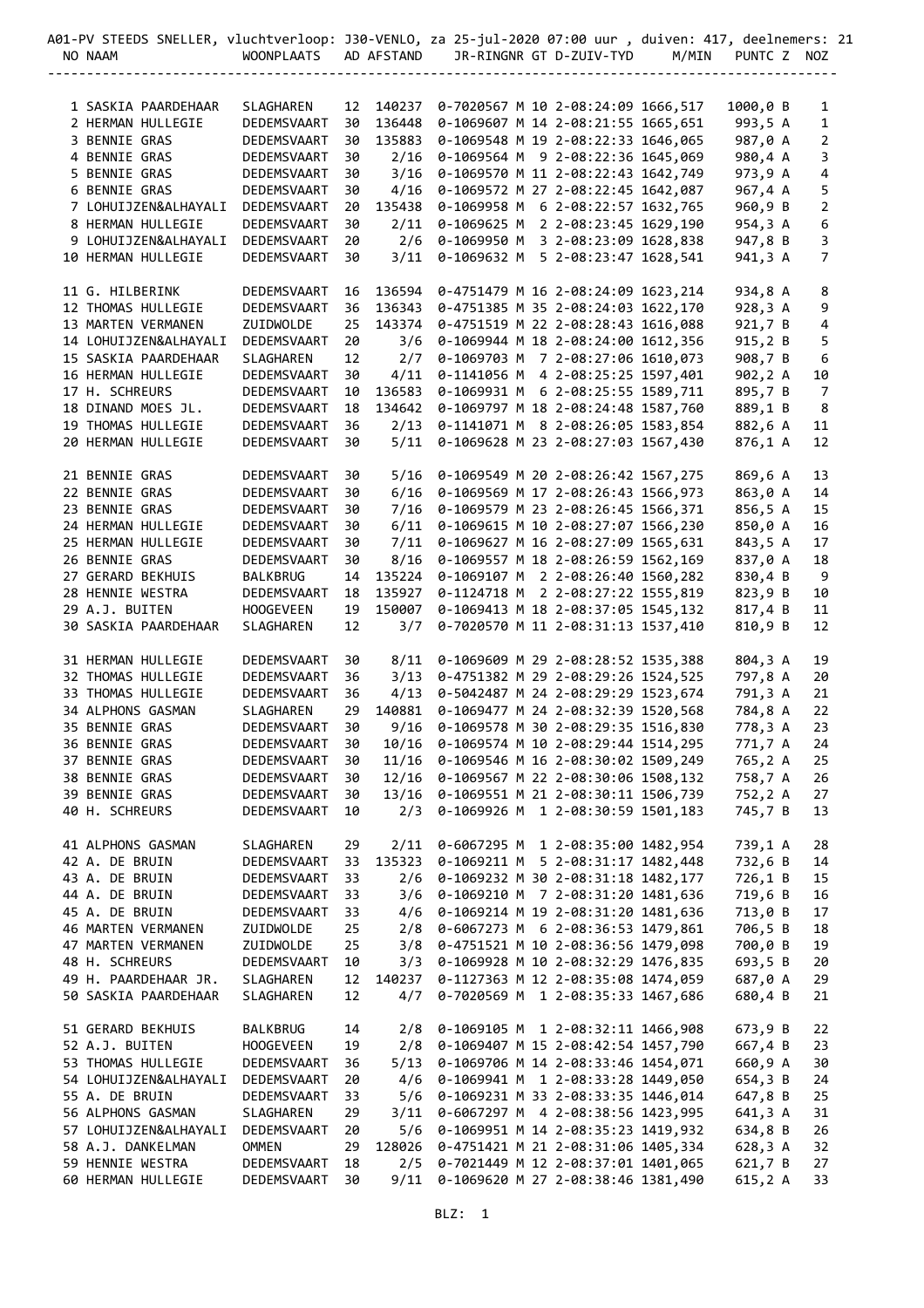| 401-PV STEEDS SNELLER, vluchtverloop: J30-VENLO, za 25-jul-2020 07:00 uur , duiven: 417, deelnemers: 21 |                             |          |            |                                                                                     |  |                                    |       |                    |          |  |
|---------------------------------------------------------------------------------------------------------|-----------------------------|----------|------------|-------------------------------------------------------------------------------------|--|------------------------------------|-------|--------------------|----------|--|
| NO NAAM                                                                                                 | <b>WOONPLAATS</b>           |          | AD AFSTAND |                                                                                     |  | JR-RINGNR GT D-ZUIV-TYD            | M/MIN | PUNTC Z NOZ        |          |  |
|                                                                                                         |                             |          |            |                                                                                     |  |                                    |       |                    |          |  |
|                                                                                                         |                             |          |            |                                                                                     |  |                                    |       |                    |          |  |
| 61 HENNIE WESTRA                                                                                        | DEDEMSVAART                 | 18       |            | 3/5 0-1069999 M 6 2-08:41:14 1342,707                                               |  |                                    |       | 608,7 B            | 28       |  |
| 62 ALPHONS GASMAN                                                                                       | SLAGHAREN                   | 29       |            | 4/11 0-6067283 M 20 2-08:45:22 1337,051                                             |  |                                    |       | 602,2 A            | 34       |  |
| 63 ALPHONS GASMAN                                                                                       | SLAGHAREN                   | 29       | 5/11       |                                                                                     |  | 0-1069476 M 5 2-08:45:26 1336,206  |       | 595,7 A            | 35       |  |
| 64 A.J. DANKELMAN                                                                                       | <b>OMMEN</b>                | 29       | 2/13       |                                                                                     |  | 0-4751438 M 10 2-08:37:17 1316,011 |       | 589,1 A            | 36       |  |
| 65 A.J. DANKELMAN                                                                                       | <b>OMMEN</b>                | 29       | 3/13       | 0-4751431 M 26 2-08:37:26 1313,985                                                  |  | 0-4751409 M 1 2-08:37:20 1315,335  |       | 582,6 A            | 37       |  |
| 66 A.J. DANKELMAN<br>67 R.E. DE LANGE                                                                   | <b>OMMEN</b>                | 29       | 4/13       |                                                                                     |  |                                    |       | 576,1 A<br>569,6 B | 38       |  |
| 68 R.E. DE LANGE                                                                                        | DEDEMSVAART                 | 20<br>20 |            | 135358 0-6034386 M 15 2-08:43:05 1313,094<br>2/4 0-1069641 M 12 2-08:43:18 1310,340 |  |                                    |       |                    | 29       |  |
| 69 A.J. DANKELMAN                                                                                       | DEDEMSVAART<br><b>OMMEN</b> | 29       | 5/13       |                                                                                     |  | 0-1112649 M 3 2-08:37:51 1308,390  |       | 563,0 B<br>556,5 A | 30<br>39 |  |
| 70 GERARD BEKHUIS                                                                                       | BALKBRUG                    | 14       | 3/8        |                                                                                     |  | 0-1069106 M 9 2-08:43:30 1306,516  |       | 550,0 B            | 31       |  |
|                                                                                                         |                             |          |            |                                                                                     |  |                                    |       |                    |          |  |
| 71 MARTEN VERMANEN                                                                                      | ZUIDWOLDE                   | 25       |            | 4/8 0-4751512 M 3 2-08:49:58 1303,794                                               |  |                                    |       | 543,5 B            | 32       |  |
| 72 RONALD MOES                                                                                          | DEDEMSVAART                 | 17       | 135985     | 0-1069773 M 1 2-08:44:27 1301,914                                                   |  |                                    |       | 537,0 A            | 40       |  |
| 73 HENNIE WESTRA                                                                                        | DEDEMSVAART                 | 18       | 4/5        |                                                                                     |  | 0-1097284 M 14 2-08:44:34 1299,905 |       | 530,4 B            | 33       |  |
| 74 A.J. BUITEN                                                                                          | <b>HOOGEVEEN</b>            | 19       | 3/8        | 0-1069405 M 6 2-08:55:50 1295,020                                                   |  |                                    |       | 523,9 B            | 34       |  |
| 75 A.J. DANKELMAN                                                                                       | <b>OMMEN</b>                | 29       | 6/13       | 0-1112634 M 25 2-08:38:52 1294,936                                                  |  |                                    |       | 517,4 A            | 41       |  |
| 76 RONALD MOES                                                                                          | DEDEMSVAART                 | 17       |            | 2/4 0-1069747 M 13 2-08:45:22 1290,588                                              |  |                                    |       | 510,9 A            | 42       |  |
| 77 A.J. DANKELMAN                                                                                       | <b>OMMEN</b>                | 29       | 7/13       |                                                                                     |  | 0-4751403 M 9 2-08:39:20 1288,852  |       | 504,3 A            | 43       |  |
| 78 R.E. DE LANGE                                                                                        | DEDEMSVAART                 | 20       | 3/4        |                                                                                     |  | 0-1069657 M 8 2-08:45:30 1283,015  |       | 497,8 B            | 35       |  |
| 79 LOHUIJZEN&ALHAYALI                                                                                   | DEDEMSVAART                 | 20       | 6/6        |                                                                                     |  | 0-1069949 M 2 2-08:47:07 1264,396  |       |                    | 36       |  |
|                                                                                                         | DEDEMSVAART                 |          |            |                                                                                     |  |                                    |       | 491,3 B            |          |  |
| 80 C. HULLEGIE                                                                                          |                             | 11       | 136448     | 0-1069902 M 3 2-08:48:00 1263,383                                                   |  |                                    |       | 484,8 B            | 37       |  |
|                                                                                                         | SLAGHAREN                   |          |            | 6/11 0-1069486 M 7 2-08:51:52 1259,362                                              |  |                                    |       |                    |          |  |
| 81 ALPHONS GASMAN                                                                                       |                             | 29       |            |                                                                                     |  |                                    |       | 478,3 A            | 44       |  |
| 82 A.J. BUITEN                                                                                          | <b>HOOGEVEEN</b>            | 19       |            | 4/8 0-1069418 M 4 2-08:59:12 1258,444                                               |  |                                    |       | 471,7 B            | 38       |  |
| 83 W. PRAAG                                                                                             | LUTTEN                      | 13       | 138437     |                                                                                     |  | 0-1070205 M 11 2-08:50:14 1255,810 |       | 465,2 B            | 39       |  |
| 84 W. PRAAG                                                                                             | LUTTEN                      | 13       |            | 2/4 0-1070217 M 8 2-08:50:32 1252,402                                               |  |                                    |       | 458,7 B            | 40       |  |
| 85 H. PAARDEHAAR JR.                                                                                    | SLAGHAREN                   | 12       | 2/3        | 0-1069832 M 10 2-08:52:01 1251,894                                                  |  |                                    |       | 452,2 A            | 45       |  |
| 86 A.J. DANKELMAN                                                                                       | <b>OMMEN</b>                | 29       | 8/13       |                                                                                     |  | 0-1069311 M 11 2-08:42:28 1249,440 |       | 445,7 A            | 46       |  |
| 87 A.J. DANKELMAN                                                                                       | <b>OMMEN</b>                | 29       | 9/13       |                                                                                     |  | 0-4751416 M 23 2-08:42:45 1245,995 |       | 439,1 A            | 47       |  |
| 88 RONALD MOES                                                                                          | DEDEMSVAART                 | 17       | 3/4        | 0-1069776 M 8 2-08:49:22 1243,385                                                   |  |                                    |       | 432,6 A            | 48       |  |
| 89 R.E. DE LANGE                                                                                        | DEDEMSVAART                 | 20       |            | 4/4 0-1069658 M 6 2-08:48:52 1243,338<br>5/5 0-1124586 M 13 2-08:49:47 1238,136     |  |                                    |       | 426,1 B            | 41       |  |
| 90 HENNIE WESTRA                                                                                        | DEDEMSVAART                 | 18       |            |                                                                                     |  |                                    |       | 419,6 B            | 42       |  |
| 91 BENNIE GRAS                                                                                          | DEDEMSVAART                 | 30       |            | 14/16  0-1069555  M  6 2-08:49:54 1236,421                                          |  |                                    |       | 413,0 A            | 49       |  |
| 92 GERARD BEKHUIS                                                                                       | BALKBRUG                    | 14       |            | 4/8 0-1069449 M 13 2-08:49:33 1234,363                                              |  |                                    |       | 406,5 B            | 43       |  |
| 93 BENNIE GRAS                                                                                          | DEDEMSVAART                 | 30       | 15/16      | 0-1069565 M 24 2-08:50:10 1233,428                                                  |  |                                    |       | 400,0 A            | 50       |  |
| 94 ALPHONS GASMAN                                                                                       | <b>SLAGHAREN</b>            | 29       | 7/11       |                                                                                     |  | 0-1069496 M 19 2-08:54:33 1229,861 |       | 393,5 A            | 51       |  |
| 95 GERARD BEKHUIS                                                                                       | BALKBRUG                    | 14       | 5/8        |                                                                                     |  | 0-1069119 M 10 2-08:50:34 1223,013 |       | 387,0 B            | 44       |  |
| 96 ALPHONS GASMAN                                                                                       | SLAGHAREN                   | 29       |            | 8/11 0-1069459 M 10 2-08:55:33 1219,218                                             |  |                                    |       | 380,4 A            | 52       |  |
| 97 MARTEN VERMANEN                                                                                      | ZUIDWOLDE                   | 25       |            | 5/8 0-4751525 M 16 2-08:57:40 1218,475                                              |  |                                    |       | 373,9 B            | 45       |  |
| 98 THOMAS HULLEGIE                                                                                      | DEDEMSVAART                 | 36       |            | 6/13 0-4751388 M 33 2-08:53:25 1202,146                                             |  |                                    |       | 367,4 A            | 53       |  |
| 99 ALPHONS GASMAN                                                                                       | SLAGHAREN                   | 29       |            | 9/11 0-1069320 M 2 2-08:57:16 1201,370                                              |  |                                    |       | 360,9 A            | 54       |  |
| 100 GERARD BEKHUIS                                                                                      | BALKBRUG                    | 14       | 6/8        |                                                                                     |  | 0-1069118 M 11 2-08:52:42 1199,862 |       | 354, 3B            | 46       |  |
|                                                                                                         |                             |          |            |                                                                                     |  |                                    |       |                    |          |  |
| 101 GERARD BEKHUIS                                                                                      | <b>BALKBRUG</b>             | 14       | 7/8        |                                                                                     |  | 0-4757185 M 6 2-08:52:51 1198,267  |       | 347,8 B            | 47       |  |
| 102 DINAND MOES JL.                                                                                     | DEDEMSVAART                 | 18       | 2/6        | 0-1069793 M 2 2-08:52:32 1196,464                                                   |  |                                    |       | 341,3 B            | 48       |  |
| 103 H. PAARDEHAAR JR.                                                                                   | SLAGHAREN                   | 12       | 3/3        |                                                                                     |  | 0-1069822 M 3 2-08:59:33 1173,010  |       | 334,8 A            | 55       |  |
| 104 THOMAS HULLEGIE                                                                                     | DEDEMSVAART                 | 36       | 7/13       |                                                                                     |  | 0-4751392 M 31 2-08:56:35 1169,493 |       | 328,3 A            | 56       |  |
| 105 THOMAS HULLEGIE                                                                                     | DEDEMSVAART                 |          | 8/13       |                                                                                     |  | 0-4751386 M 20 2-08:56:39 1168,825 |       | 321,7 A            | 57       |  |
| 106 THOMAS HULLEGIE                                                                                     | DEDEMSVAART                 | 36<br>36 | 9/13       |                                                                                     |  | 0-1187357 M 12 2-08:56:47 1167,490 |       |                    | 58       |  |
| 107 DINAND MOES JL.                                                                                     |                             |          | 3/6        |                                                                                     |  |                                    |       | 315,2 A<br>308,7 B | 49       |  |
| 108 THOMAS HULLEGIE                                                                                     | DEDEMSVAART                 | 18<br>36 | 10/13      | 0-1069785 M 6 2-08:55:21 1167,248                                                   |  |                                    |       |                    | 59       |  |
|                                                                                                         | DEDEMSVAART                 |          |            | 0-1069714 M 15 2-08:56:50 1166,990                                                  |  |                                    |       | 302,2 A            |          |  |
| 109 DINAND MOES JL.                                                                                     | DEDEMSVAART                 | 18       | 4/6        |                                                                                     |  | 0-1069765 M 11 2-08:55:24 1166,742 |       | 295,7 B            | 50       |  |
| 110 THOMAS HULLEGIE                                                                                     | DEDEMSVAART                 | 36       | 11/13      |                                                                                     |  | 0-4751400 M 10 2-08:56:57 1165,826 |       | 289,1 A            | 60       |  |
| 111 THOMAS HULLEGIE                                                                                     |                             |          |            |                                                                                     |  |                                    |       |                    |          |  |
|                                                                                                         | DEDEMSVAART                 | 36       | 12/13      |                                                                                     |  | 0-1069707 M 26 2-08:56:59 1165,494 |       | 282,6 A            | 61       |  |
| 112 HERMAN HULLEGIE                                                                                     | DEDEMSVAART                 | 30       | 10/11      |                                                                                     |  | 0-1069603 M 7 2-08:57:09 1164,709  |       | $276,1$ A          | 62       |  |
| 113 SASKIA PAARDEHAAR                                                                                   | SLAGHAREN                   | 12       | 5/7        |                                                                                     |  | 0-6067282 M 9 2-09:00:32 1163,474  |       | 269,6 B            | 51       |  |
| 114 W. PRAAG                                                                                            | LUTTEN                      | 13       | 3/4        |                                                                                     |  | 0-1070200 M 3 2-08:59:06 1162,322  |       | 263,0B             | 52       |  |
| 115 A.J. BUITEN                                                                                         | <b>HOOGEVEEN</b>            | 19       | 5/8        |                                                                                     |  | 0-1069433 M 16 2-09:09:08 1161,641 |       | 256,5 B            | 53       |  |
| 116 MARTEN VERMANEN                                                                                     | ZUIDWOLDE                   | 25       | 6/8        | 0-4751516 M 19 2-09:03:45 1158,577                                                  |  |                                    |       | 250,0 B            | 54       |  |
| 117 A.J. BUITEN                                                                                         | <b>HOOGEVEEN</b>            | 19       |            | 6/8 0-1069412 M 13 2-09:09:56 1154,488                                              |  |                                    |       | 243,5 B            | 55       |  |
| 118 DINAND MOES JL.                                                                                     | DEDEMSVAART                 | 18       | 5/6        |                                                                                     |  | 0-1069309 M 16 2-08:56:38 1154,405 |       | 237,0 B            | 56       |  |
| 119 DINAND MOES JL.                                                                                     | DEDEMSVAART                 | 18       | 6/6        |                                                                                     |  | 0-1069768 M 5 2-08:56:50 1152,428  |       | 230,4 B            | 57       |  |
| 120 RONALD MOES                                                                                         | DEDEMSVAART                 | 17       | 4/4        |                                                                                     |  | 0-1069770 M 11 2-08:58:20 1149,168 |       | 223,9 A            | 63       |  |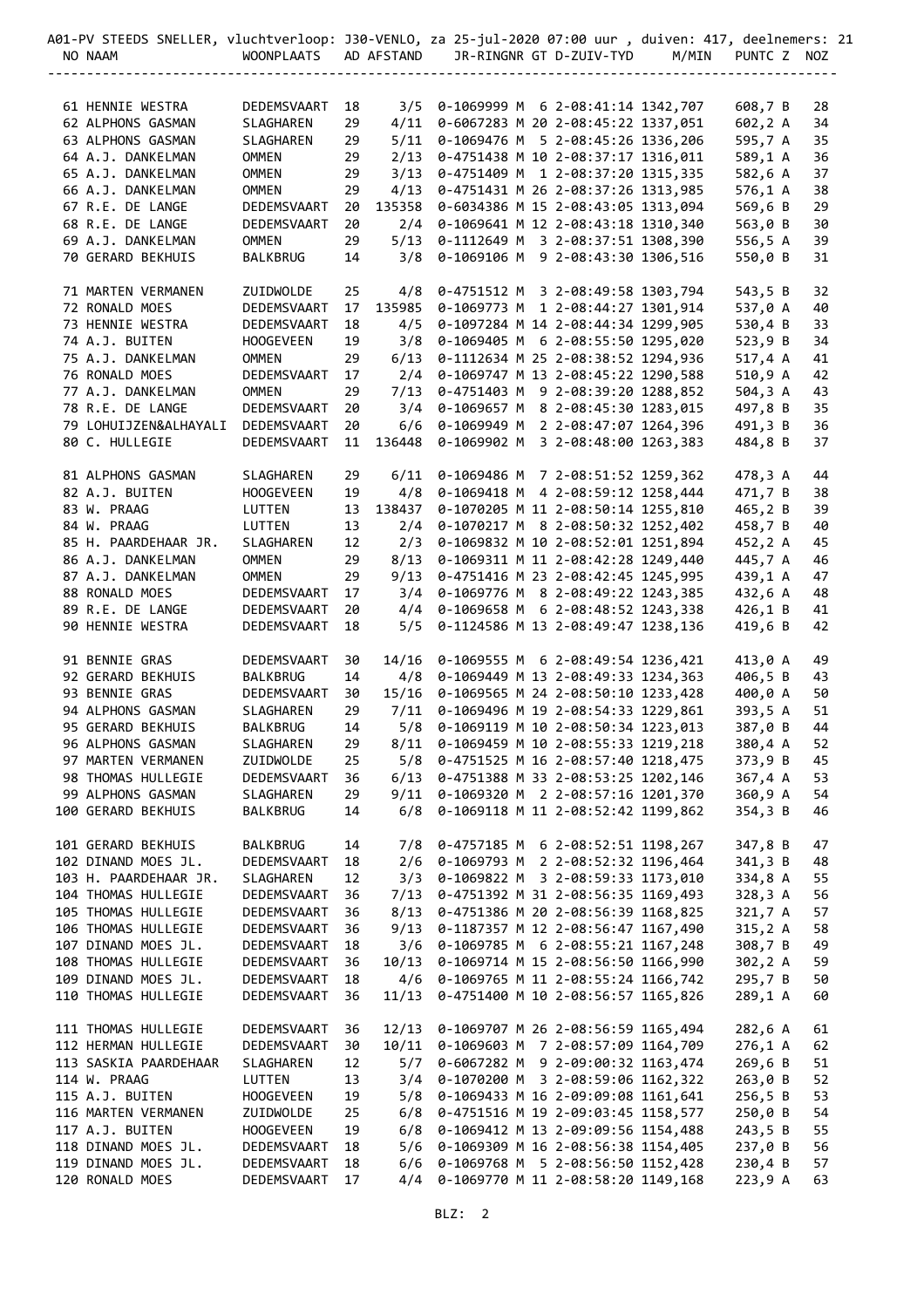| A01-PV STEEDS SNELLER, vluchtverloop: J30-VENLO, za 25-jul-2020 07:00 uur , duiven: 417, deelnemers: 21 |                  |                 |            |                                       |                                    |       |                      |    |
|---------------------------------------------------------------------------------------------------------|------------------|-----------------|------------|---------------------------------------|------------------------------------|-------|----------------------|----|
| NO NAAM                                                                                                 | WOONPLAATS       |                 | AD AFSTAND |                                       | JR-RINGNR GT D-ZUIV-TYD            | M/MIN | PUNTC Z NOZ          |    |
|                                                                                                         |                  |                 |            |                                       |                                    |       |                      |    |
| 121 GERARD BEKHUIS                                                                                      | <b>BALKBRUG</b>  | 14              | 8/8        |                                       | 0-1069450 M 12 2-08:57:42 1148,891 |       | 217,4B               | 58 |
| 122 A.J. DANKELMAN                                                                                      | OMMEN            | 29              | 10/13      |                                       | 0-4751439 M 17 2-08:51:53 1144,281 |       | 210, 9A              | 64 |
| 123 J. VAN ZUNDERT                                                                                      | <b>BALKBRUG</b>  | 5               | 136223     |                                       | 0-1070309 M 5 2-08:59:31 1139,785  |       | 204,3 A              | 65 |
| 124 A.J. DANKELMAN                                                                                      | OMMEN            | 29              | 11/13      |                                       | 0-4751414 M 12 2-08:52:25 1138,852 |       | 197,8 A              | 66 |
| 125 A.J. DANKELMAN                                                                                      | OMMEN            | 29              | 12/13      |                                       | 0-4751415 M 20 2-08:52:36 1136,998 |       | 191,3 A              | 67 |
| 126 MARTEN VERMANEN                                                                                     | ZUIDWOLDE        | 25              | 7/8        |                                       | 0-1190808 M 25 2-09:06:47 1130,858 |       | 184,8 B              | 59 |
| 127 THOMAS HULLEGIE                                                                                     | DEDEMSVAART      | 36              | 13/13      |                                       | 0-1069715 M 28 2-09:00:55 1127,581 |       | 178,3 A              | 68 |
| 128 ALPHONS GASMAN                                                                                      | <b>SLAGHAREN</b> | 29              | 10/11      |                                       | 0-1069475 M 29 2-09:07:24 1105,813 |       | 171,7 A              |    |
| 129 SASKIA PAARDEHAAR                                                                                   | SLAGHAREN        | 12              | 6/7        |                                       | 0-1069702 M 8 2-09:07:50 1097,033  |       | 165, 2 B             | 60 |
| 130 SASKIA PAARDEHAAR                                                                                   | SLAGHAREN        | 12 <sup>2</sup> | 7/7        |                                       | 0-7020557 M 2 2-09:07:53 1096,604  |       | 158,7 B              | 61 |
|                                                                                                         |                  |                 |            |                                       |                                    |       |                      |    |
| 131 W. PRAAG                                                                                            | LUTTEN           | 13              |            | 4/4 0-1070201 M 7 2-09:06:32 1094,042 |                                    |       | 152, 2B              | 62 |
| 132 MARTEN VERMANEN                                                                                     | ZUIDWOLDE        | 25              | 8/8        |                                       | 0-4751556 M 24 2-09:11:41 1088,778 |       | 145,7 B              | 63 |
| 133 A. DE BRUIN                                                                                         | DEDEMSVAART      | 33              | 6/6        |                                       | 0-1079347 M 4 2-09:04:25 1087,658  |       | 139,1 B              | 64 |
| 134 A.J. DANKELMAN                                                                                      | <b>OMMEN</b>     | 29              | 13/13      |                                       | 0-4751452 M 4 2-08:58:06 1084,047  |       | 132,6A               |    |
| 135 HERMAN HULLEGIE                                                                                     | DEDEMSVAART      | 30              | 11/11      |                                       | 0-1069602 M 6 2-09:06:06 1082,044  |       | $126, 1 \, \text{A}$ |    |
| 136 BENNIE GRAS                                                                                         | DEDEMSVAART      | 30              | 16/16      |                                       | 0-1069553 M 15 2-09:05:54 1079,291 |       | 119,6 A              |    |
| 137 A.J. BUITEN                                                                                         | <b>HOOGEVEEN</b> | 19              | 7/8        |                                       | 0-1069417 M 12 2-09:19:12 1077,633 |       | 113,0B               | 65 |
| 138 A.J. BUITEN                                                                                         | <b>HOOGEVEEN</b> | 19              | 8/8        |                                       | 0-1069432 M 8 2-09:20:36 1066,903  |       | 106, 5B              | 66 |
| 139 ALPHONS GASMAN                                                                                      | SLAGHAREN        | 29              | 11/11      |                                       | 0-1069489 M 25 2-09:12:38 1062,181 |       | 100,0 A              |    |

BLZ: 3

\* = LAATSTE PRIJS

# = BEDRAG IS GERESERVEERD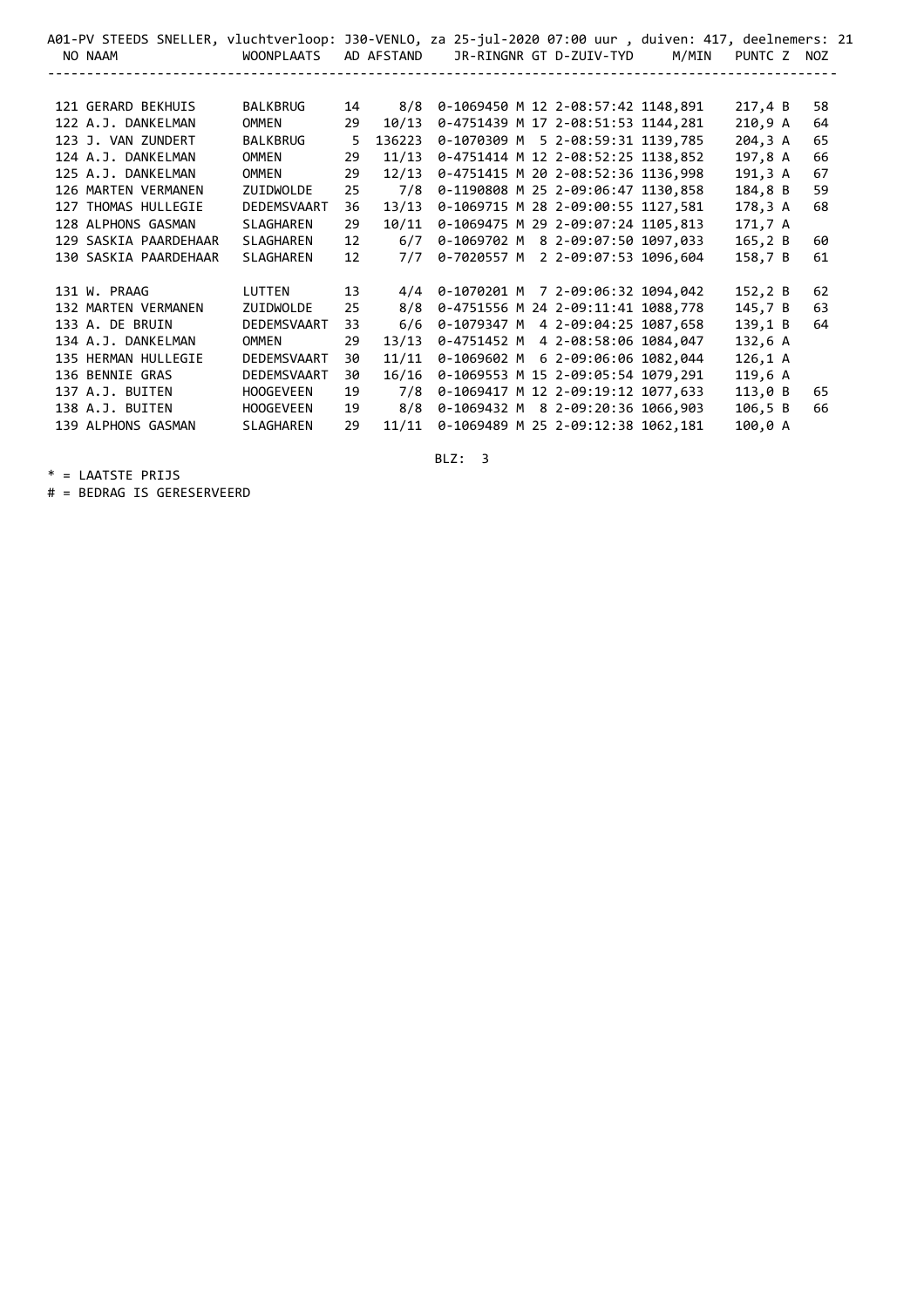A01-PV STEEDS SNELLER, Jonge duiven onaangewezen Stand t/m wedvlucht: VENLO, gelost: 25-07-2020 07:00 uur Selectie: standaard puntentelling

| NO.            | PUNTEN | <b>NAAM</b>                          | <b>WOONPLAATS</b> | JAAR- RINGNR. | BONDSNR. | #SCORE         | (J30)  |
|----------------|--------|--------------------------------------|-------------------|---------------|----------|----------------|--------|
|                |        |                                      |                   |               |          |                |        |
|                |        |                                      |                   |               |          |                |        |
| 1              | 984,8  | B) SASKIA PAARDEHAAR SLAGHAREN       |                   |               | 03051120 | $\overline{2}$ | 984,8  |
| $\overline{2}$ |        | 980,4 A) BENNIE GRAS                 | DEDEMSVAART       |               | 03050353 | $\overline{3}$ | 980,4  |
| 3              |        | 963,0 A) HERMAN HULLEGIE DEDEMSVAART |                   |               | 03050132 | $\overline{3}$ | 963,0  |
| 4              | 954,4  | B) LOHUIJZEN&ALHAYALI DEDEMSVAART    |                   |               | 03059255 | $\overline{2}$ | 954,3  |
| 5              | 895,7  | B) H. SCHREURS                       | DEDEMSVAART       |               | 03050230 | $\mathbf{1}$   | 895,7  |
| 6              | 856,5  | A) THOMAS HULLEGIE DEDEMSVAART       |                   |               | 03050892 | 4              | 856,5  |
| $\overline{7}$ | 791,3  | B) MARTEN VERMANEN ZUIDWOLDE         |                   |               | 03050841 | $\overline{3}$ | 791,3  |
| 8              | 785,7  | B) GERARD BEKHUIS                    | BALKBRUG          |               | 03051022 | $\overline{2}$ | 785,7  |
| 9              |        | 746,3 B) A.J. BUITEN                 | <b>HOOGEVEEN</b>  |               | 03051260 | $\overline{2}$ | 746,3  |
| 10             |        | 734,1 B) HENNIE WESTRA DEDEMSVAART   |                   |               | 03051227 | $\overline{2}$ | 734,1  |
| 11             |        | 724,9 B) A. DE BRUIN DEDEMSVAART     |                   |               | 03050345 | 4              | 724,9  |
| 12             |        | 724,5 A) ALPHONS GASMAN SLAGHAREN    |                   |               | 03050906 | $\overline{3}$ | 724,5  |
| 13             |        | 647,8 A) H. PAARDEHAAR JR.           | SLAGHAREN         |               | 03051070 | $\overline{2}$ | 647,8  |
| 14             | 645,7  | B) DINAND MOES JL.                   | DEDEMSVAART       |               | 03050004 | $\overline{2}$ | 645,7  |
| 15             | 600,6  | A) A.J. DANKELMAN                    | OMMEN             |               | 03050141 | $\overline{3}$ | 600,6  |
| 16             |        | 584,2 A) G. HILBERINK DEDEMSVAART    |                   |               | 03050710 | $\mathbf{1}$   | 584,2  |
| 17             |        | 566,3 B) R.E. DE LANGE               | DEDEMSVAART       |               | 03050086 | $\overline{2}$ | 566,3  |
| 18             |        | 526,2 A) RONALD MOES                 | DEDEMSVAART       |               | 03050809 | $\overline{2}$ | 526, 2 |
| 19             |        | 463,7 B) W. PRAAG                    | LUTTEN            |               | 03051080 | $\overline{2}$ | 463,7  |
| 20             |        | 440,7 B) C. HULLEGIE                 | DEDEMSVAART       |               | 03050001 | $\mathbf{1}$   | 440,7  |
| 21             |        | 204,4 A) J. VAN ZUNDERT              | BALKBRUG          |               | 03051057 | $\mathbf{1}$   | 204,3  |
|                |        |                                      |                   |               |          |                |        |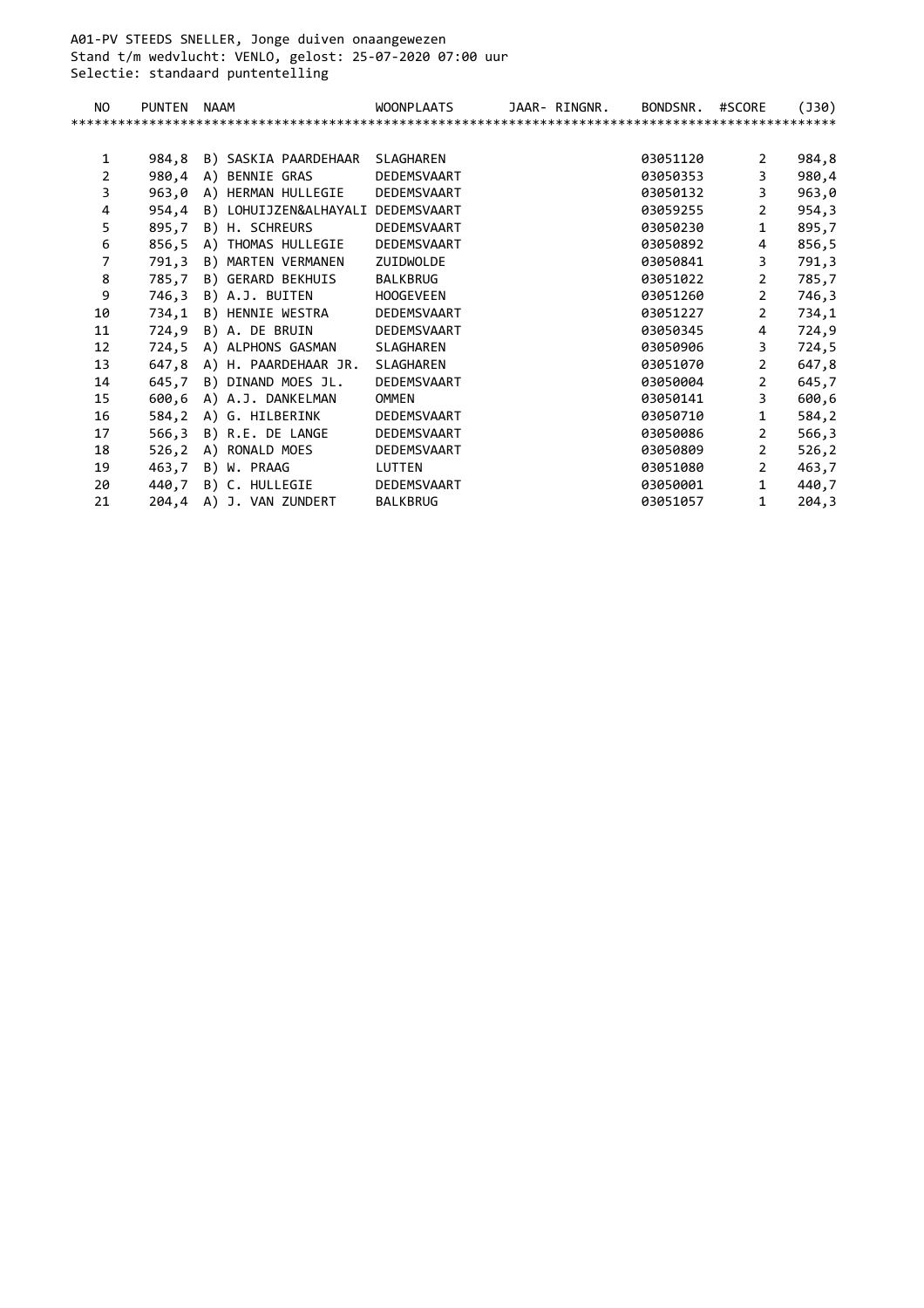A01-PV STEEDS SNELLER, Jonge duiven aangewezen Stand t/m wedvlucht: VENLO, gelost: 25-07-2020 07:00 uur Selectie: standaard puntentelling

| NO. | PUNTEN | NAAM                              | <b>WOONPLAATS</b> | JAAR- RINGNR. | BONDSNR. | #SCORE | (J30) |
|-----|--------|-----------------------------------|-------------------|---------------|----------|--------|-------|
|     |        |                                   |                   |               |          |        |       |
|     |        |                                   |                   |               |          |        |       |
|     | 477.2  | A) HERMAN HULLEGIE                | DEDEMSVAART       |               | 03050132 | 1      | 477,2 |
|     | 415.2  | B) GERARD BEKHUIS                 | BALKBRUG          |               | 03051022 | 1      | 415,2 |
| 3   | 412.0  | B) HENNIE WESTRA                  | DEDEMSVAART       |               | 03051227 | 1      | 412,0 |
| 4   | 372,8  | B) H. SCHREURS                    | DEDEMSVAART       |               | 03050230 | 1      | 372,8 |
| 5   | 369.6  | A) ALPHONS GASMAN                 | SLAGHAREN         |               | 03050906 | 1      | 369,6 |
| 6   | 340.2  | B) SASKIA PAARDEHAAR              | SLAGHAREN         |               | 03051120 | 1      | 340,2 |
| 7   | 327.2  | B) LOHUIJZEN&ALHAYALI DEDEMSVAART |                   |               | 03059255 | 1      | 327,2 |
| 8   | 291.3  | A) A.J. DANKELMAN                 | OMMEN             |               | 03050141 | 1      | 291,3 |
| 9   | 268.5  | A) RONALD MOES                    | DEDEMSVAART       |               | 03050809 | 1      | 268,5 |
| 10  | 170.7  | DINAND MOES JL.<br>B)             | DEDEMSVAART       |               | 03050004 |        | 170,7 |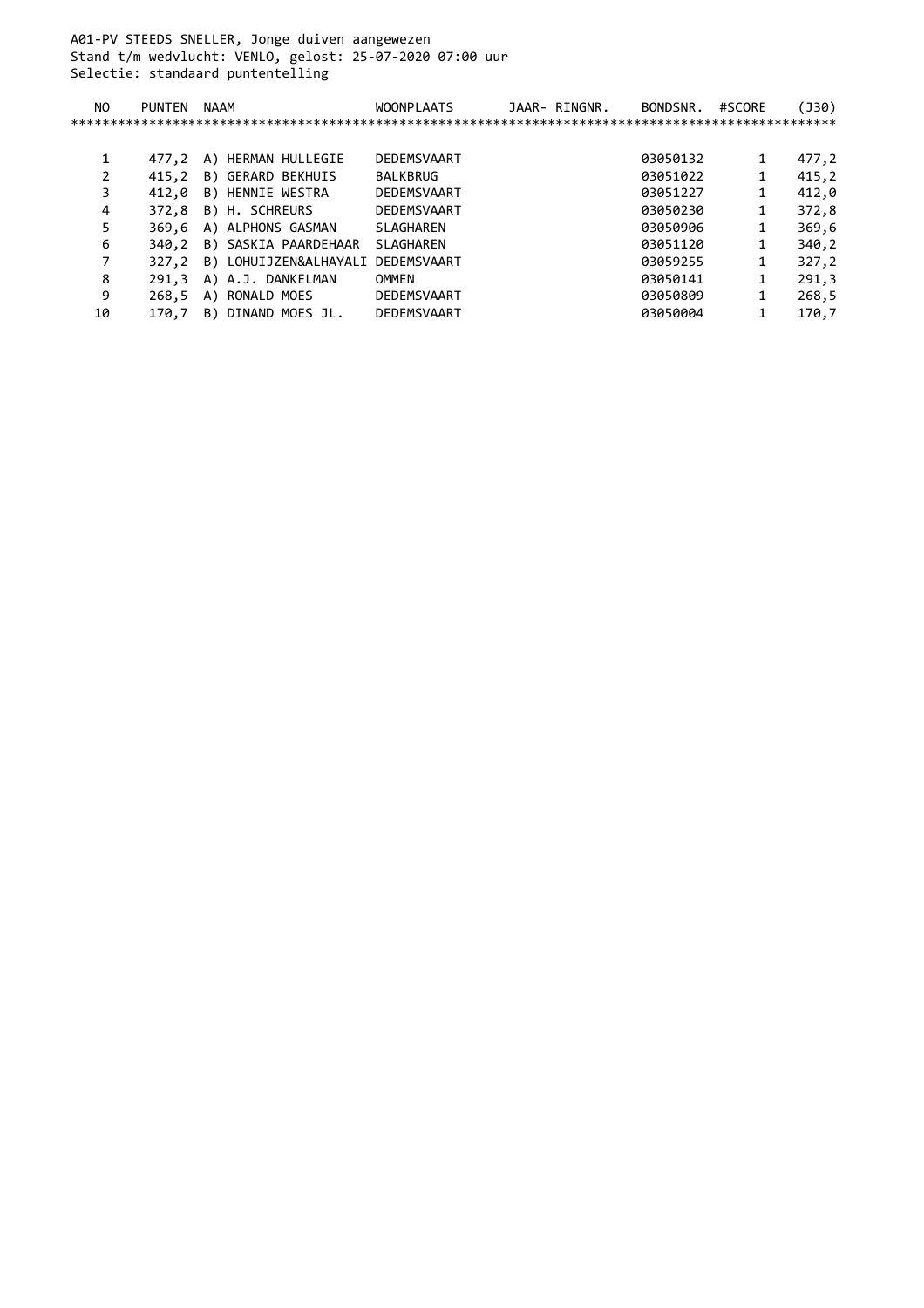A01-PV STEEDS SNELLER, Jonge duiven duifkampioen Stand t/m wedvlucht: VENLO, gelost: 25-07-2020 07:00 uur Selectie: standaard puntentelling

| NO                           | <b>PUNTEN</b> | <b>NAAM</b> |                                                               | <b>WOONPLAATS</b>          | JAAR- RINGNR.          | BONDSNR.             | #SCORE                       | $($ 30)         |
|------------------------------|---------------|-------------|---------------------------------------------------------------|----------------------------|------------------------|----------------------|------------------------------|-----------------|
|                              |               |             |                                                               |                            |                        |                      |                              |                 |
|                              |               |             |                                                               |                            |                        |                      |                              |                 |
| 1                            | 1000,0        |             | B) SASKIA PAARDEHAAR                                          | SLAGHAREN                  | 0-7020567              | 03051120             | 1                            | 1000,0          |
| $\overline{2}$               | 993,5         |             | A) HERMAN HULLEGIE                                            | DEDEMSVAART                | 0-1069607              | 03050132             | $\mathbf{1}$                 | 993,5           |
| 3<br>$\overline{\mathbf{4}}$ |               |             | 987,0 A) BENNIE GRAS<br>980,4 A) BENNIE GRAS                  | DEDEMSVAART                | 0-1069548              | 03050353             | $\mathbf{1}$<br>$\mathbf{1}$ | 987,0           |
| 5                            |               |             |                                                               | DEDEMSVAART                | 0-1069564              | 03050353             | $\mathbf{1}$                 | 980,4           |
| 6                            | 973,9         |             | A) BENNIE GRAS<br>967,4 A) BENNIE GRAS                        | DEDEMSVAART<br>DEDEMSVAART | 0-1069570<br>0-1069572 | 03050353             | $\mathbf{1}$                 | 973,9           |
| $\overline{7}$               |               |             | B) LOHUIJZEN&ALHAYALI DEDEMSVAART                             |                            |                        | 03050353<br>03059255 | $\mathbf{1}$                 | 967,4           |
| 8                            | 960,9         |             |                                                               | DEDEMSVAART                | 0-1069958<br>0-1069625 | 03050132             | $\mathbf{1}$                 | 960,9<br>954,3  |
| 9                            | 947,8         |             | 954,4 A) HERMAN HULLEGIE<br>B) LOHUIJZEN&ALHAYALI DEDEMSVAART |                            | 0-1069950              | 03059255             | $\mathbf{1}$                 | 947,8           |
| 10                           |               |             | 941,3 A) HERMAN HULLEGIE                                      | DEDEMSVAART                | 0-1069632              | 03050132             | $\mathbf{1}$                 | 941,3           |
| 11                           |               |             | 934,8 A) G. HILBERINK                                         | DEDEMSVAART                | 0-4751479              | 03050710             | $\mathbf{1}$                 | 934,8           |
| 12                           |               |             | 928,3 A) THOMAS HULLEGIE                                      | DEDEMSVAART                | 0-4751385              | 03050892             | $\mathbf{1}$                 | 928,3           |
| 13                           | 921,7         |             | B) MARTEN VERMANEN                                            | ZUIDWOLDE                  | 0-4751519              | 03050841             | $\mathbf{1}$                 |                 |
| 14                           |               |             | 915,2 B) LOHUIJZEN&ALHAYALI DEDEMSVAART                       |                            | 0-1069944              | 03059255             | $\mathbf{1}$                 | 921,7<br>915, 2 |
| 15                           | 908,7         |             | B) SASKIA PAARDEHAAR                                          | SLAGHAREN                  | 0-1069703              | 03051120             | $\mathbf{1}$                 | 908,7           |
| 16                           |               |             | 902,2 A) HERMAN HULLEGIE                                      | DEDEMSVAART                | 0-1141056              | 03050132             | $\mathbf{1}$                 | 902,2           |
| 17                           | 895,7         |             | B) H. SCHREURS                                                | DEDEMSVAART                | 0-1069931              | 03050230             | $\mathbf{1}$                 | 895,7           |
| 18                           |               |             | 889,1 B) DINAND MOES JL.                                      | DEDEMSVAART                | 0-1069797              | 03050004             | $\mathbf{1}$                 | 889,1           |
| 19                           |               |             | 882,6 A) THOMAS HULLEGIE                                      | DEDEMSVAART                | 0-1141071              | 03050892             | $\mathbf{1}$                 | 882,6           |
| 20                           |               |             | 876,1 A) HERMAN HULLEGIE                                      | DEDEMSVAART                | 0-1069628              | 03050132             | $\mathbf{1}$                 | 876,1           |
| 21                           | 869,6         |             | A) BENNIE GRAS                                                | DEDEMSVAART                | 0-1069549              | 03050353             | $\mathbf{1}$                 | 869,6           |
| 22                           |               |             | 863,0 A) BENNIE GRAS                                          | DEDEMSVAART                | 0-1069569              | 03050353             | $\mathbf{1}$                 | 863,0           |
| 23                           |               |             | 856,5 A) BENNIE GRAS                                          | DEDEMSVAART                | 0-1069579              | 03050353             | $\mathbf{1}$                 | 856,5           |
| 24                           |               |             | 850,0 A) HERMAN HULLEGIE                                      | DEDEMSVAART                | 0-1069615              | 03050132             | $\mathbf{1}$                 | 850,0           |
| 25                           |               |             | 843,5 A) HERMAN HULLEGIE                                      | DEDEMSVAART                | 0-1069627              | 03050132             | $\mathbf 1$                  | 843,5           |
| 26                           |               |             | 837,0 A) BENNIE GRAS                                          | DEDEMSVAART                | 0-1069557              | 03050353             | $\mathbf{1}$                 | 837,0           |
| 27                           |               |             | 830,4 B) GERARD BEKHUIS                                       | BALKBRUG                   | 0-1069107              | 03051022             | $\mathbf{1}$                 | 830,4           |
| 28                           |               |             | 823,9 B) HENNIE WESTRA                                        | DEDEMSVAART                | 0-1124718              | 03051227             | $\mathbf{1}$                 | 823,9           |
| 29                           |               |             | 817,4 B) A.J. BUITEN                                          | <b>HOOGEVEEN</b>           | 0-1069413              | 03051260             | $\mathbf{1}$                 | 817,4           |
| 30                           | 810,9         |             | B) SASKIA PAARDEHAAR                                          | SLAGHAREN                  | 0-7020570              | 03051120             | $\mathbf{1}$                 | 810,9           |
| 31                           |               |             | 804,4 A) HERMAN HULLEGIE                                      | DEDEMSVAART                | 0-1069609              | 03050132             | $\mathbf{1}$                 | 804,3           |
| 32                           | 797,8         |             | A) THOMAS HULLEGIE                                            | DEDEMSVAART                | 0-4751382              | 03050892             | $\mathbf{1}$                 | 797,8           |
| 33                           |               |             | 791,3 A) THOMAS HULLEGIE                                      | DEDEMSVAART                | 0-5042487              | 03050892             | $\mathbf{1}$                 | 791,3           |
| 34                           |               |             | 784,8 A) ALPHONS GASMAN                                       | SLAGHAREN                  | 0-1069477              | 03050906             | $\mathbf{1}$                 | 784,8           |
| 35                           |               |             | 778,3 A) BENNIE GRAS                                          | DEDEMSVAART                | 0-1069578              | 03050353             | $\mathbf{1}$                 | 778,3           |
| 36                           |               |             | 771,7 A) BENNIE GRAS                                          | DEDEMSVAART                | 0-1069574              | 03050353             | $\mathbf{1}$                 | 771,7           |
| 37                           |               |             | 765,2 A) BENNIE GRAS                                          | DEDEMSVAART                | 0-1069546              | 03050353             | $\mathbf{1}$                 | 765,2           |
| 38                           |               |             | 758,7 A) BENNIE GRAS                                          | DEDEMSVAART                | 0-1069567              | 03050353             | 1                            | 758,7           |
| 39                           | 752,2         |             | A) BENNIE GRAS                                                | DEDEMSVAART                | 0-1069551              | 03050353             | 1                            | 752,2           |
| 40                           |               |             | 745,7 B) H. SCHREURS                                          | DEDEMSVAART                | 0-1069926              | 03050230             | $\mathbf{1}$                 | 745,7           |
| 41                           | 739,1         |             | A) ALPHONS GASMAN                                             | SLAGHAREN                  | 0-6067295              | 03050906             | $\mathbf{1}$                 | 739,1           |
| 42                           |               |             | 732,6 B) A. DE BRUIN                                          | DEDEMSVAART                | 0-1069211              | 03050345             | $\mathbf{1}$                 | 732,6           |
| 43                           | 726,1         |             | B) A. DE BRUIN                                                | DEDEMSVAART                | 0-1069232              | 03050345             | $\mathbf{1}$                 | 726,1           |
| 44                           | 719,6         |             | B) A. DE BRUIN                                                | DEDEMSVAART                | 0-1069210              | 03050345             | $\mathbf 1$                  | 719,6           |
| 45                           | 713,0         |             | B) A. DE BRUIN                                                | DEDEMSVAART                | 0-1069214              | 03050345             | $\mathbf{1}$                 | 713,0           |
| 46                           | 706,5         |             | B) MARTEN VERMANEN                                            | ZUIDWOLDE                  | 0-6067273              | 03050841             | $\mathbf{1}$                 | 706,5           |
| 47                           | 700,0         |             | B) MARTEN VERMANEN                                            | ZUIDWOLDE                  | 0-4751521              | 03050841             | $\mathbf{1}$                 | 700,0           |
| 48                           | 693,5         |             | B) H. SCHREURS                                                | DEDEMSVAART                | 0-1069928              | 03050230             | $\mathbf{1}$                 | 693,5           |
| 49                           | 687,0         |             | A) H. PAARDEHAAR JR.                                          | SLAGHAREN                  | 0-1127363              | 03051070             | $\mathbf{1}$                 | 687,0           |
| 50                           | 680,4         |             | B) SASKIA PAARDEHAAR                                          | SLAGHAREN                  | 0-7020569              | 03051120             | $\mathbf{1}$                 | 680,4           |
|                              |               |             |                                                               |                            |                        |                      |                              |                 |